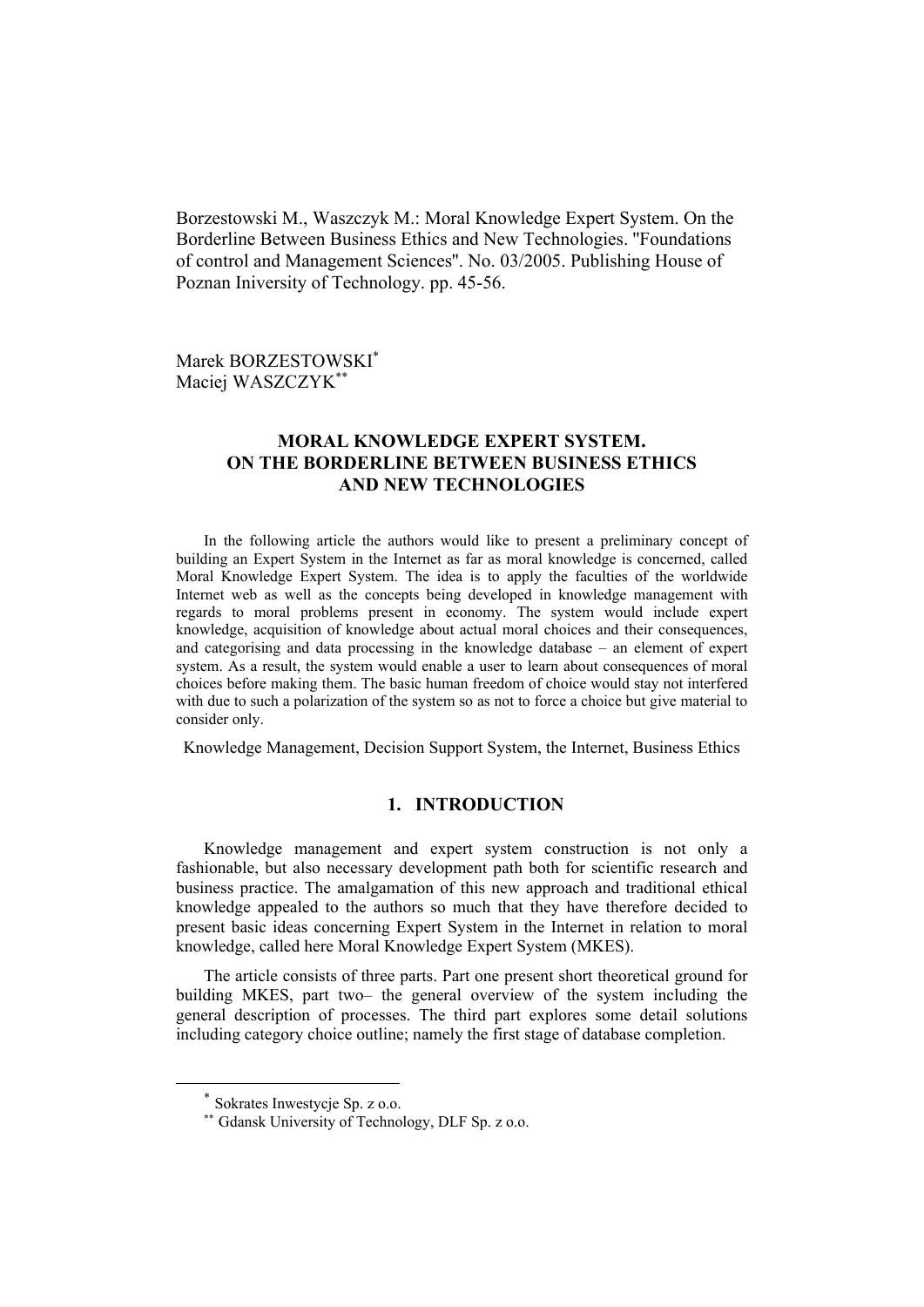## **2. DECISION SUPPORT AND ETHICS**

The research in decision-making theories began during the Second World War. The idea was to find an algorithm of procedure for certain assumptions. The need for such a conduct was dictated by the following:

- the increase of data to be processed by decision makers,
- limited time resources for the decision-making.

The beginning of 1970s saw an implementation of DSS (Decision Support System) - an interactive computer system for managerial use as a system supporting decision making in unstructured, complex and fuzzy processes. It combines the intellect of many individuals with faculties of a computer in order to improve the velocity and quality of decisions made. The term Decision Support System concerns many particular techniques supporting decision-making and areas where it is in use as a standard. Modern computer systems are undergoing gradual evolution starting from uncomplicated transaction systems, through information systems, up to decision support systems, expert systems, neuron nets and knowledge management systems. The main business areas where these are applied are: accounts, finance, controlling, retailing, human resources management, customer relation management, e-retailing, and others. Computer technology development, particularly the Internet introduction creates new possibilities for further evolution of decision support systems.

Ethical issues, seemingly indirectly correlated with value building for shareholders, have not yet been a subject of interest for engineers designing decision support systems. However, the ever changing business environment and the galloping globalisation makes managers consider new goals, other than mere maximizing profits for owners. There are, among others, dilemmas like: unemployment, poverty, environmental issues, local communities' lives participation, corruption, which require a holistic outlook from businessmen. A new, more general view over their activity is needed; the economic prism does not suffice. Such an approach will ensure protection against new conflicts, where the poor and unemployed resist the elite that is controlling world economy. Obviously, each such a conflict bears negative consequences for the economic system. The authors of this article believe that it is possible to create adequate information tools to help make decisions in those areas with a help of computer systems, the Internet, expert knowledge and social expectations.

The complexity of modern life makes one refer not only to two-value logics of decision making, but also to *fuzzy logics* where logical value gets fuzzy into 'closer to true' and 'closer to false' [See also: 11]. The world is not black and white, and people more and more appreciate the existence of such situations where moral choice is not an easy one. This is particularly clear in the context of differentiating ethical relativists from ethical absolutists [See also: 6].

The authors will later refer to the utilitarianism, according to which decisions made bear consequences - the criterion of just and unjust choices, according to the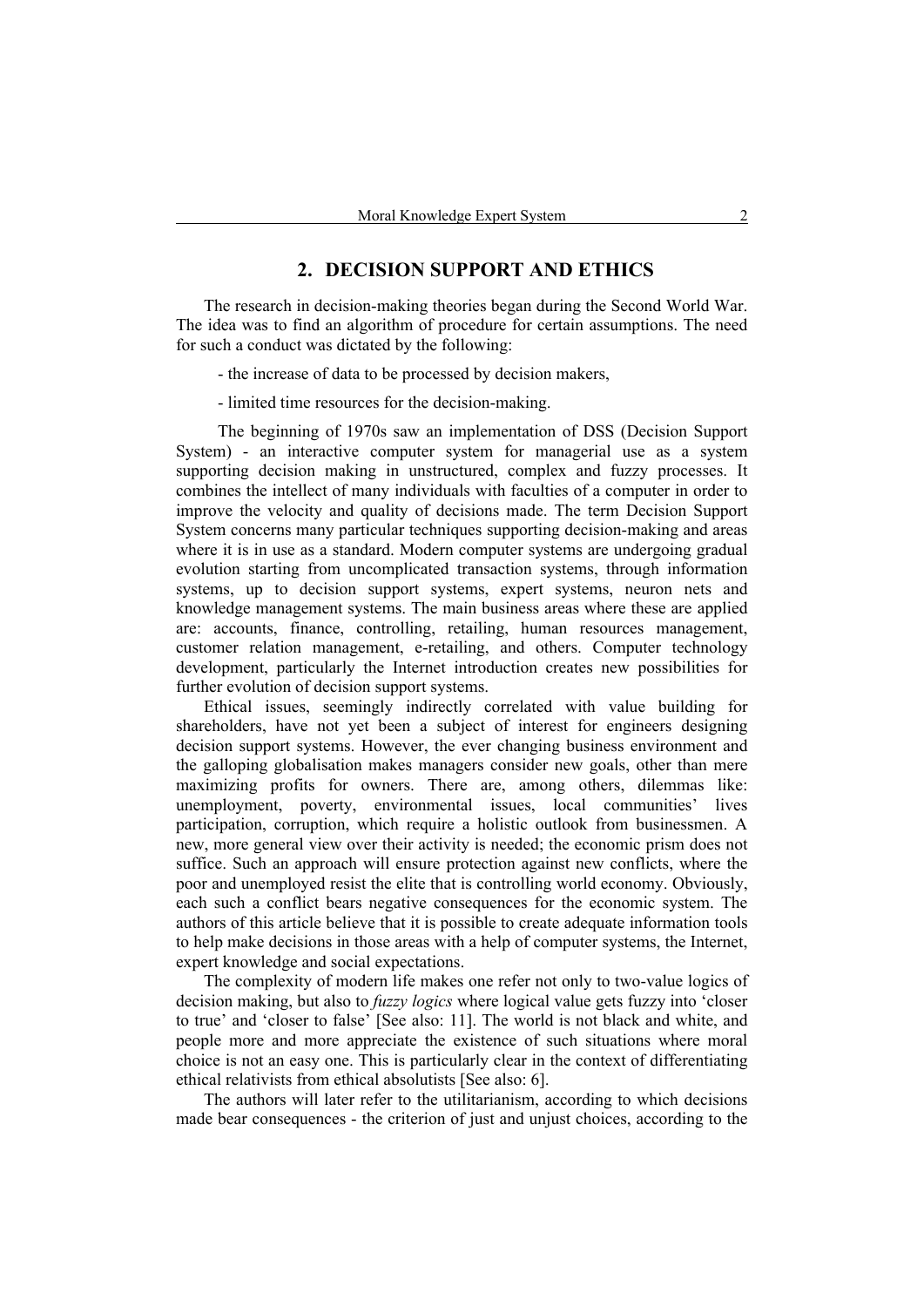rule that whether an act is just or unjust depends on its complete consequences [9]. To simplify, we can assume that when faced with a dilemma where the decision depends only on few variables, a person most probably can foresee the consequences of such a choice.

However, every decision in today's world depends on many variables. Their analysis often transgresses intellectual abilities of man and is, therefore, able to project only a few of potential consequences of an act. Problem solving and decision making requires a coordination of actions and knowledge in a group. To be able to assemble many people's knowledge in one place without using information technologies is very difficult. One solution, therefore, is to build an open, universal communication platform: MKES can be one.

Another source of MKES as an idea is findings that the basic problem of prescriptive ethics is the fact that theoretical justification for moral choices remains within a narrow circle of specialists. The moral choice acts do not openly refer to ethical theories. They are an effect of the following:

- current events consideration,
- own experience,
- advice of other people either from close or distant circles.

In the past moral choices were made in reference to theories, yet not openly as they were, to a bigger or smaller extent, a basis for existing religions and ideologies. There were ethoses, and obeying them was synonymous to living in a law-abiding society.

Nowadays, the society more and more often and to a greater extent thinks in economic categories, rarely in ideological ones. In the era dominated by new technologies, era where freedom of conviction and conduct have left their mark, *homo economicus* is making moral choices without referring to either ethical theories, which he does not know, or to current ethoses, as their number, fragility and spreading create a specific mosaic. It is difficult for a layman, manager or businessman to decipher this mosaic. Hence the need for building a database that would enable a referral to group experience on the stage of consideration.

An attempt to find the theoretical grounds for such an approach proved difficult due to the fact that it refers to seemingly two different sources:

- Socrates 'knowledge search' about good and evil as a basis for virtue.
- utilitarianism that defines good as maximizing of the sum of intrinsic value or minimizing of the sum of intrinsic disvalue.

The authors claim that, theoretically, the difference between those two ethics is not as big as it appears to be. It is true that Socrates ethics refers to the virtue idea as a permanent state of the soul (mind) to perform good. However, Socrates left some area to utilitarian interpretation of his concept while building his definition of virtue as possible to learn.

Teaching virtues, Socrates claimed a contradiction between wrong acts and common sense, but also between wrong acts and their consequences.

The theory that a permanent state of the soul (mind) to perform good acts, which are based on knowledge about good, irrespectively of their frequency and/or intensity, is an undeniable input of Socrates to the western civilization. Another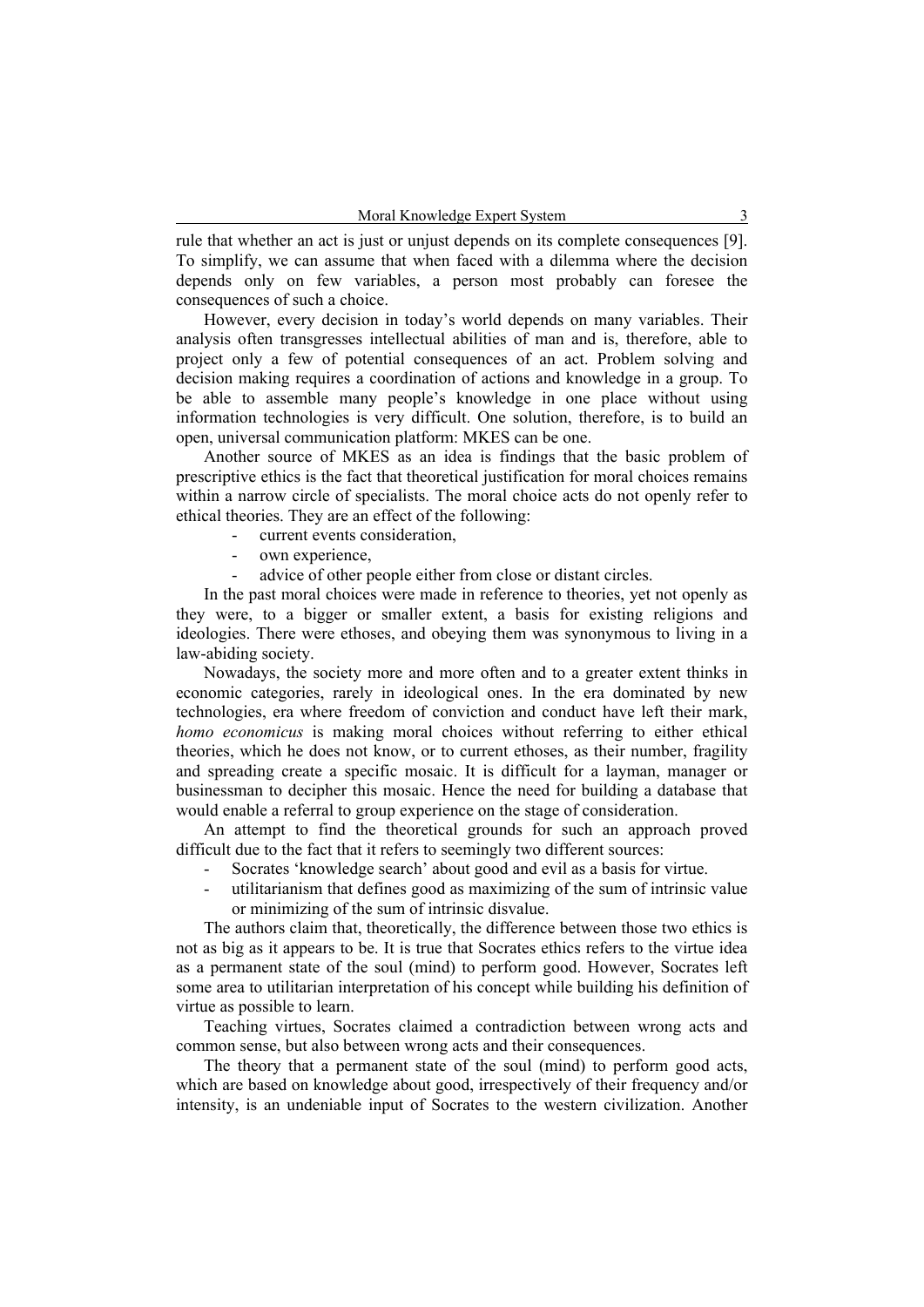words, a person who has sufficient amount of own and other people's experience is able to choose good, independently from the frequency (multiple bribe proposal) and/or intensity (high bribe proposal) and/or rationalization of the act by social habits (everyone takes bribes).

The sense of knowledge about good, therefore, lies in the ability to build an appropriate argumentation based on database MKES. A question arises here: what kind of information should such a database contain? Trying to answer that, one must find that database ought to include two kinds of information:

- information about acts,
- information about their realistic consequences.

In this context the rule of summing goods as consequences of acts is particularly important to connect acts and their consequences. The authors realise that the above-mentioned assumption is as questionable as the assumption that to know means to act well. This utilitarian concept is under constant discussion. According to G. E. Moore the summing of goods include both fuzzy and holistic elements. One can find them in the organic integrity rule according to which the entirety of valuable elements can be invaluable and the other way round [12]. It is assumed that finding a solution here goes beyond the current stage of designing MKES; the authors leave the questions for further research.

#### **3. EXPERT SYSTEMS**

Expert systems (ES) use knowledge assembled on computers for solving problems that require expert knowledge. An adequately designed expert system imitates the way of thinking of a specialist in a field. ES are used to promote unique knowledge to many users in order to support the decision making process.

Generally expert systems are equipped with [Figure 1]:

**Knowledge database** – which includes appropriate facts and rules vital to understand form and solve a problem. Knowledge, not simple facts are its elements.

**Inference-engine** – known as the system's brain, which is a computer programme responsible for the methods of inference based on information from the database as well as formulating answers. In the process expert system uses twovalued, many-valued or fuzzy logic.

**Interface** – a computer programme equipped in tools to facilitate the communication between system and users.

Apart from the above mentioned, ES can include additional components as: subsystem knowledge acquisition, explaining subsystem and a dialogue steering subsystem.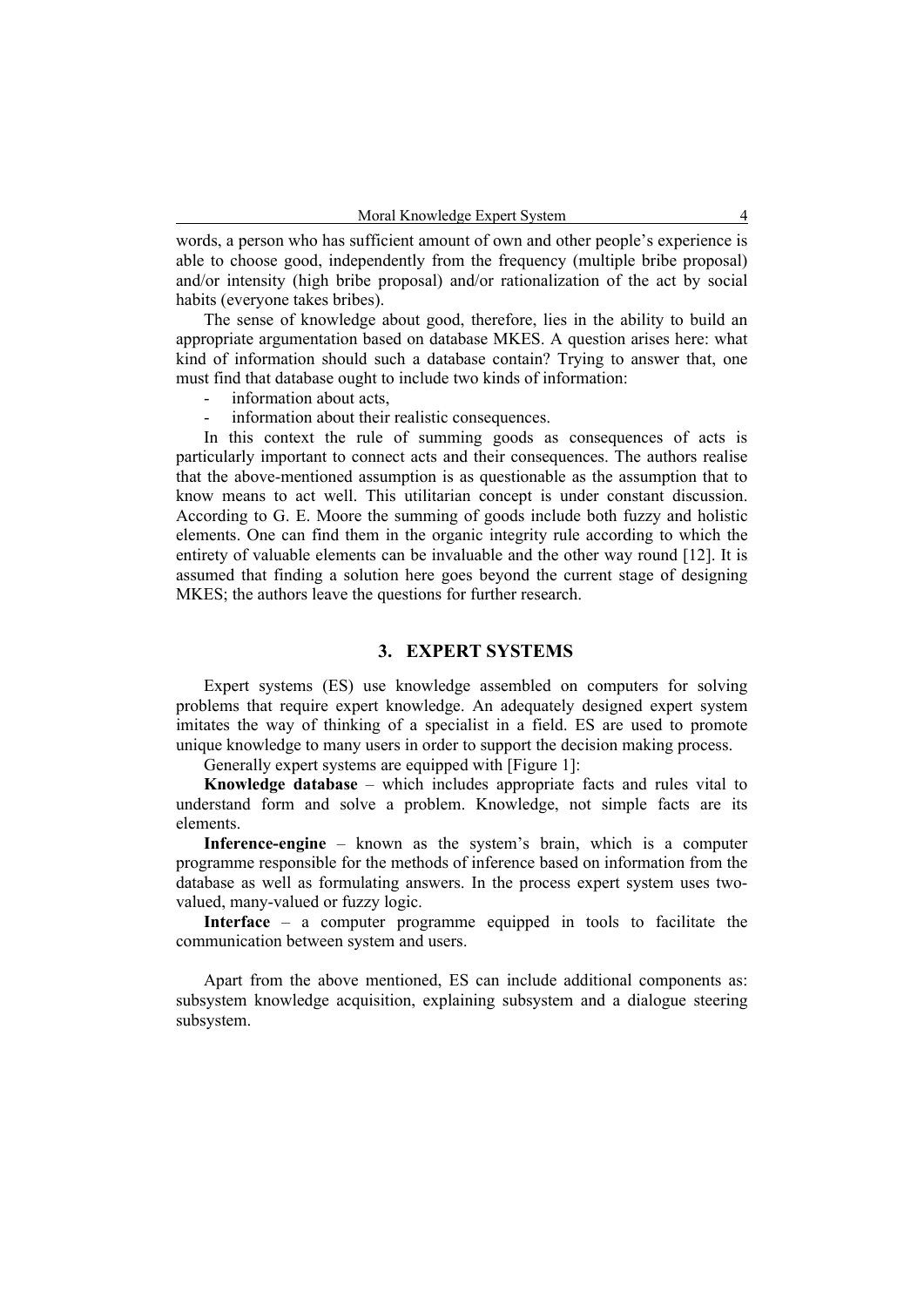

Figure 1. Direct method of knowledge acquisition [14].

As far as advisory expert systems are concerned, a key process is the acquisition of knowledge. Knowledge that is unstructured and often difficult to verbalise. Knowledge engineer's task is the acquisition of knowledge and its structuring and formalising through a dialogue with one or many specialists in a field [Figure 2].



Figure 2. Computer assistant method of knowledge acquisition [14].

Knowledge engineering involves knowledge acquisition demonstration, verification, explanation and maintenance. Being both, time consuming and difficult to do, the process enables knowledge engineering to contact a limited number of experts. Successful knowledge acquisition depends on the personality of a knowledge engineer who should build positive relationships with experts.

The Internet enables constructing such a system where the knowledge engineer's role is taken by a "virtual knowledge engineer", a computer programme, ensuring knowledge acquisition from the experts without a face-to-face contact.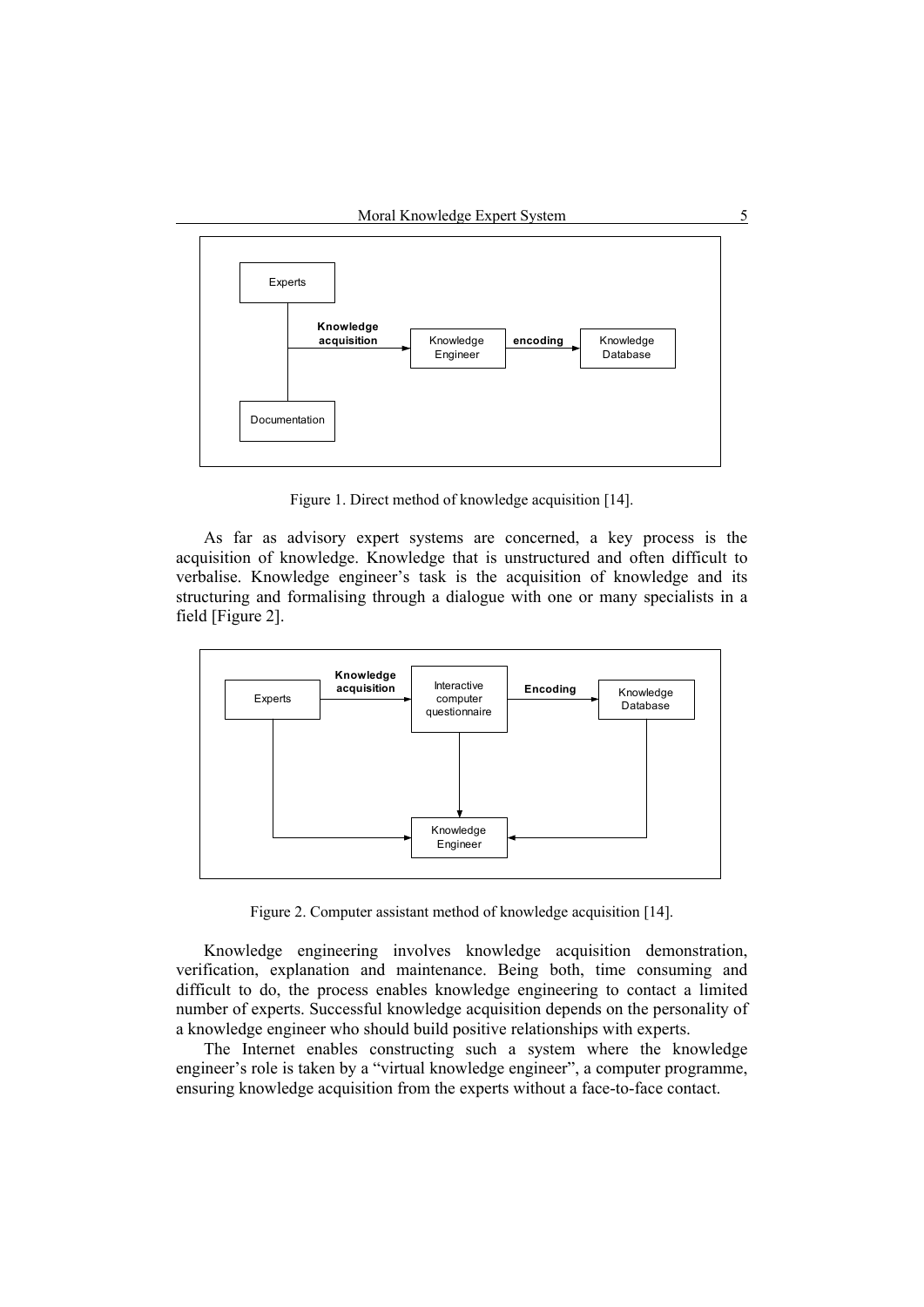University of Calgary has already conducted such experiments where a system of knowledge acquisition has been designed and applied using WWW [15].

### **4. MKES – GENERAL CONDITIONS**

MKES consists of [Figure 3]:

- collecting and data processing system (CDPS),
- senders  $(S)$ ,
- recipients  $(R)$ ,
- authorities (A).

Collecting and data processing system CDPS categorizes, stores and processes information that needs to be synthesised and displayed on interface of the MKES.

MKES works on the computer database with input and output via the Internet (WWW interface). Therefore the basic function of MKES is categorizing of information, namely collecting and storing it in appropriate categories; the next chapter explains it in more detail.

Senders (S) are to deliver information about moral decisions made and their consequences. To do so they use WWW interface, inserting data concerning real problems and moral dilemmas, their solutions and consequences to the system.



Figure 3. Moral Knowledge Expert System.

Recipients (R) are to ask opinion of MKES before making a moral decision. This element is maybe the most controversial from theoretical point of view as some philosophers claim that moral decisions should be result of consideration of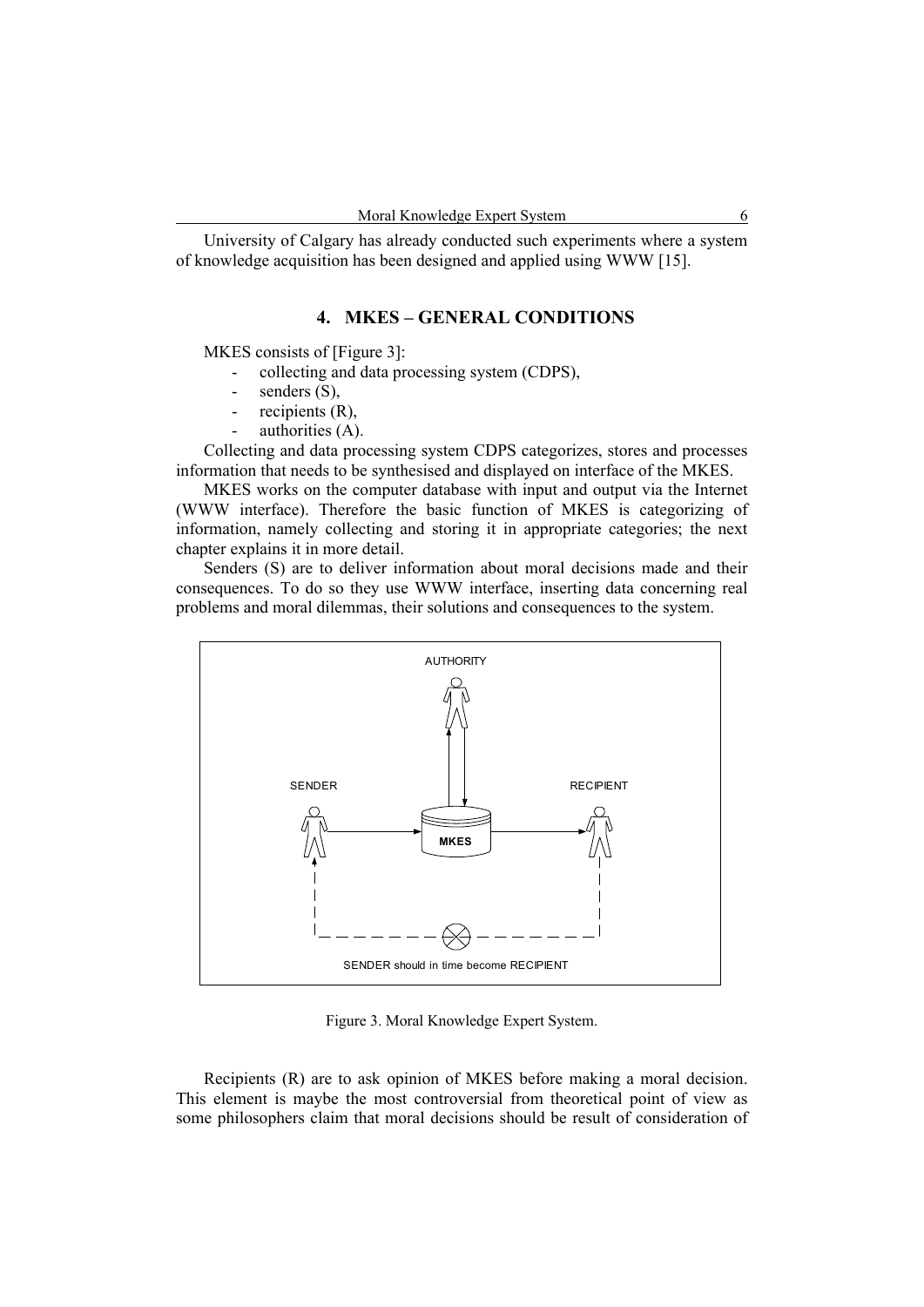intrinsic value not of its results. It is not the case of utilitarian concept, as mentioned before. Intrinsic value, either resulting from moral law (duty), immanent to human in Immanuel Kant philosophy, or given to human in supernatural way in Christian personalism, or resulting from responsibility imperative according to responsibility rule, is not a subject of consideration in utilitarianism, which concentrates not on intrinsic value but on consequences of acts. Those acts must be good for many people, not only for one person driven by intrinsically good [See also: 8, p. 555]. Concluding, the authors believe that recipient R asking the system does not limit his free will. Recipient is to do one more important thing, namely to act as sender S after making moral decision and to complete database in his decision and its consequences. Feedback in the system is fulfilled and MKES becomes fully interactive.

Authorities, legible for commenting data, are to look after substantial correctness of results. The role is to administrate the system and ensure lack of wrong results. Imagine the situation where many senders S positively assess the consequences of the acts wrongly and the system displays the result: X number of experiences indicates that bribery in an auction results in good Y for a number Z of employees of a winning company. The authority should now comment: bribery in an auction results in lack of good for  $Y_1$  for number  $Z_1$  of employees of other losing companies and lack of good for  $Y_2$  for number  $Z_2$  users who must work with a given product, worse than others, but did not win the auction as it was fixed.

A good example is the first price auction to build a bridge across a river. As a result of a bribe company A, which used worse materials in a longer period of time, won the auction. It means that, in spite of gaining some profits by owners and employees of company A, at company B owners' expense. What is more, the users of the bridge had to take a diversion route via a bridge 20 km away and could not use the bridge comfortably longer than 1 year after the completion, because of numerous accidents and inconveniences caused by holes and ruts. The authority A should in this case comment and correct the result obtained from MKES having consulted the senders. Going back to general process in the system, hereby we present a simplified graph [Figure 4].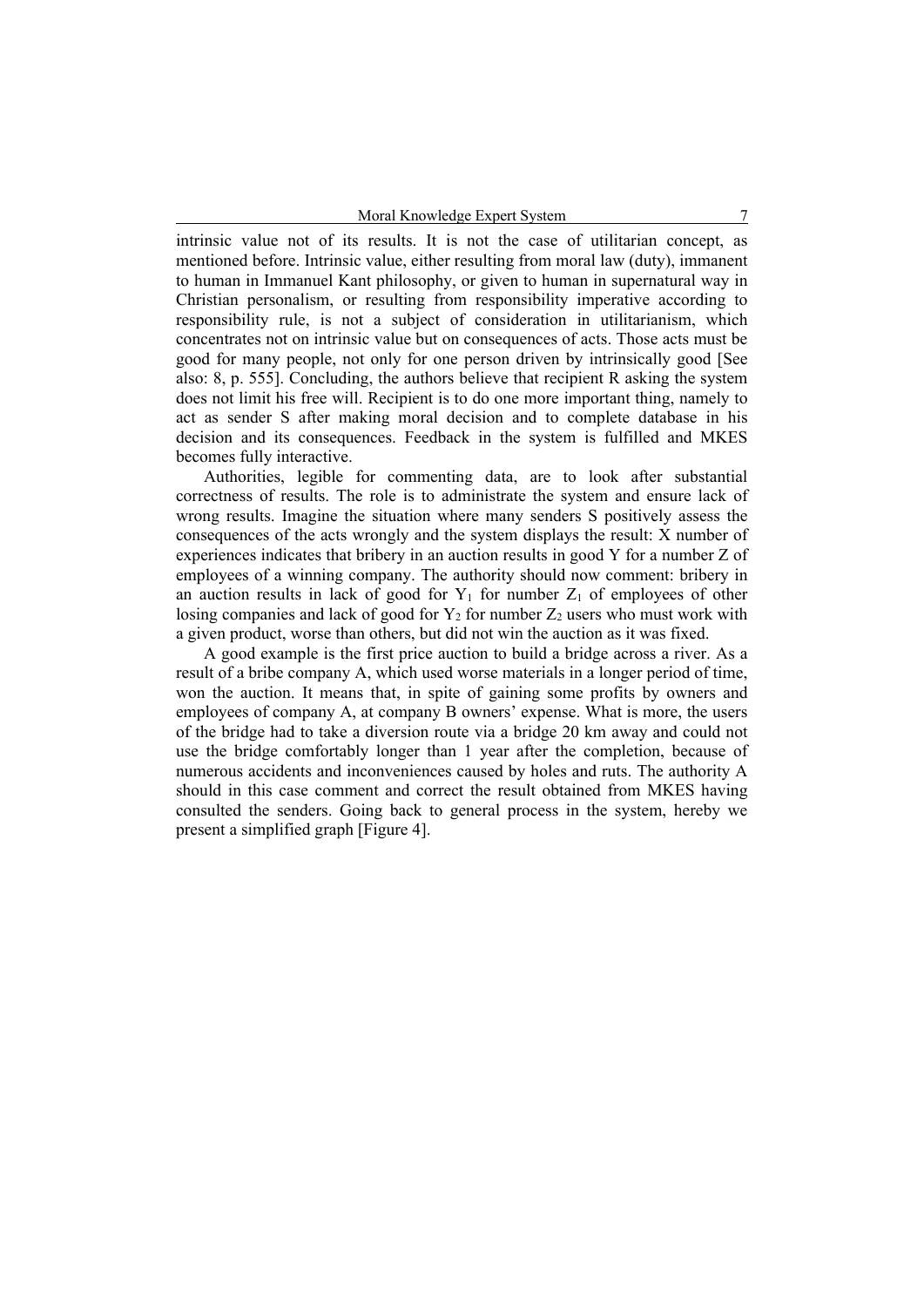

Figure 4. MKES process.

On the input to the system, UN selects a moral category. The process will be presented in the final part of this article. The selection of a category is to facilitate the elimination of those activities that do not have a moral character. The next step is to describe a moral act, and insert data into the database. Describing of consequences, as the following step, can happen later and is, therefore, highlighted as the next step. The system then processes the data, generating a synthetic report that is verified by authority A.

The process is complete when entering the system of R who, having selected a category, reads comments and can then become S straight after having shared his experiences, restarting the process.

Clearly, the key element of MKES functionality is category selection, thus its detailed description follows below.

# **5. DETAILED CONDITIONS OF MKES – CATEGORY SELECTION**

Category selection process is shown below [Figure 5].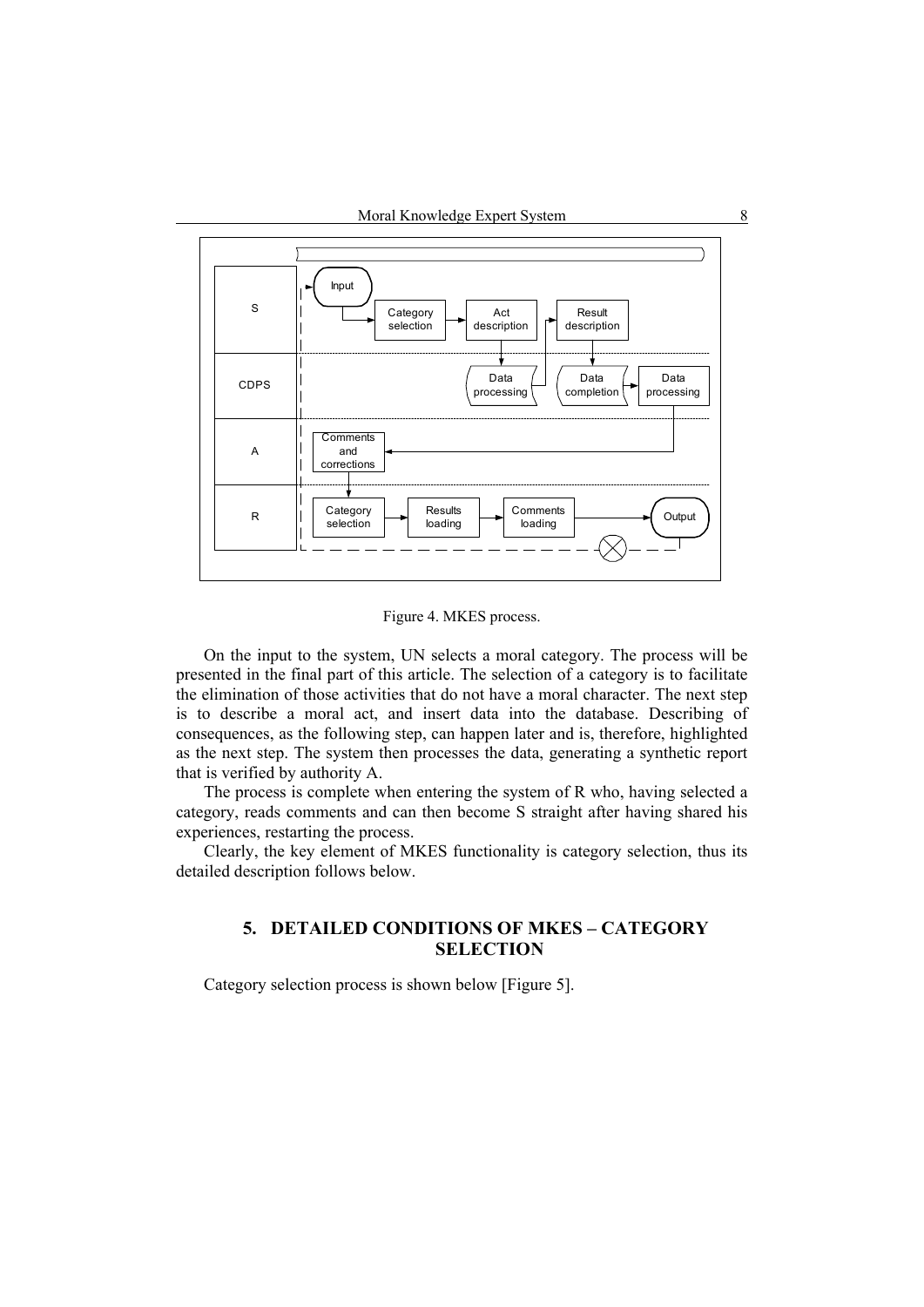

Figure 5. Category selection process.

The questions of CDPS for S or R in the MKES can be presented in many methods: as links showed on one side (a category map), or as consecutive pages with questions (example choice). The former is clearer; the latter ensures a more careful selection. Combining the two creates a form with opening areas and selection confirmation. [Figure 6].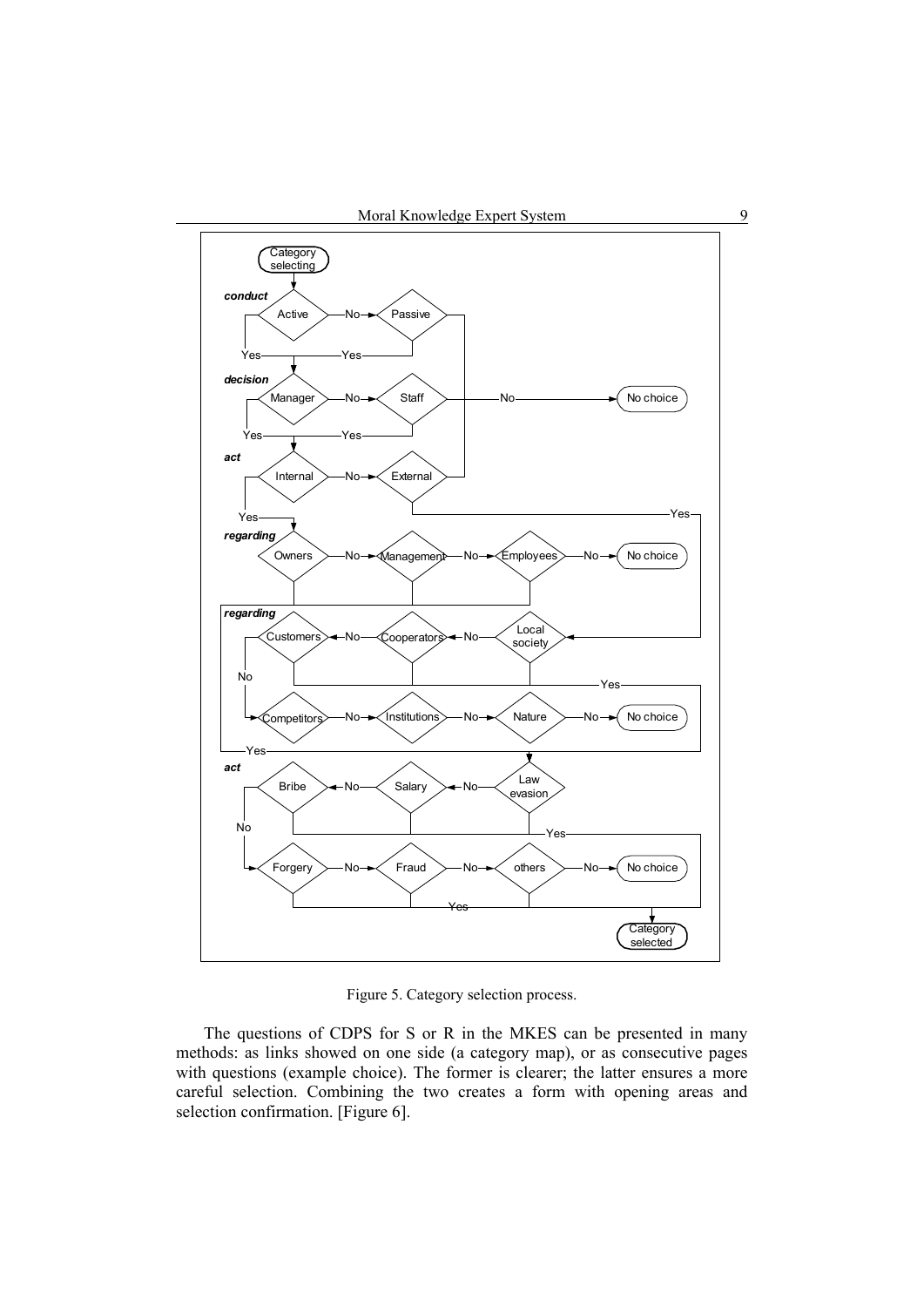| Select a category |           |          |       |
|-------------------|-----------|----------|-------|
|                   | Conduct   | active   |       |
|                   | Decision  | manager  |       |
|                   | Act       | internal |       |
|                   | Regarding | owners   |       |
|                   | Act       | fraud    |       |
|                   |           |          | Enter |

Figure 6. Category selection interface.

Generally speaking, category selection process means to define certain parameters. As the first one, the kind of conduct should be stated: **passive**, where one abstains from acting despite having the knowledge, for example about employees who discard dangerous waste – hazardous for the environment, but profitable for a company; and **active**, i.e. making a decision of transporting the waste to the forest rather than to a waste dump.

 The next parameter is the selection of decision: **manager**, if it is a disposition; or **staff**, it is within the competence of an employee. The decision can also be of **internal** kind, regarding owners, management or employees. There can also be **decisions** of **external** kind if it concerns co-operators, competitors or local society.

Finally, an **act** must be selected: fraud, forgery, and others.

### **6. SUMMARY**

In their article, the authors would like to present a proposal where, based on utilitarian theory, a MKES could be created, a system to facilitate moral decisions in economy, among others. The database could be designed with a help of the worldwide Internet web, and would be used to collect and distribute data concerning moral choices, their comments, and consequences. Users would be able to 'consult' the system about consequences of any moral choices from the past. The database would be equipped in information from all over the world about made moral choices and their consequences; it would be categorised and processed. The database should be moderated and professional ethicists and moral authorities could make the comments, thus it would be not only a moral, but also partly ethical knowledge database.

The problem of formal and material value of acts remains the same as it used to be in the era of ethoses since the dawn of culture to the second part of the twentieth century. In the information society of the end of the twentieth century, those